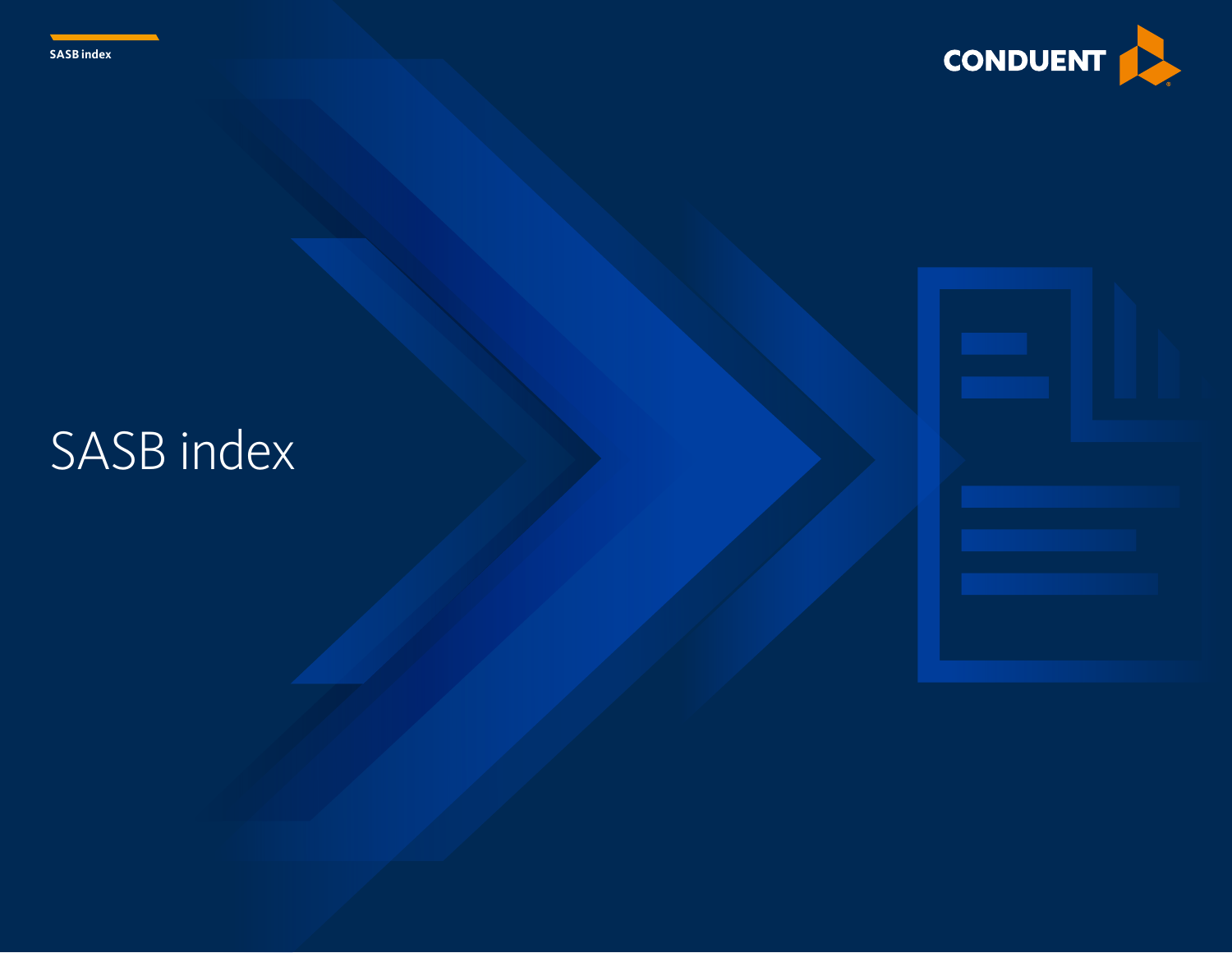## 2021 SASB disclosure table

The Sustainability Accounting Standards Board (SASB) is an independent standards-setting organization dedicated to enhancing the efficiency of capital markets by fostering high-quality disclosure of financially material sustainability information that meets investor needs. The following table references the Standard for the Software and IT Services industry, as defined by SASB's Sustainable Industry Classification System™ (SICS™), and Conduent's SASB-aligned responses. The data contained herein is as of 12/31/2021.

#### Environmental footprint of hardware infrastructure

| Accounting metric                                                                                                                            | SASB code    | 2021 disclosure           |                                                                                          |                                     | Additonal comment                                                                                                                                                                                                                                                                                                                                                                                                                                                                                                                                                            |
|----------------------------------------------------------------------------------------------------------------------------------------------|--------------|---------------------------|------------------------------------------------------------------------------------------|-------------------------------------|------------------------------------------------------------------------------------------------------------------------------------------------------------------------------------------------------------------------------------------------------------------------------------------------------------------------------------------------------------------------------------------------------------------------------------------------------------------------------------------------------------------------------------------------------------------------------|
| (1) Total energy consumed<br>(2) Percentage grid electricity<br>(3) Percentage renewable                                                     | TC-SI-130a.1 |                           | $(1)$ 443,068 GJ energy consumed<br>(2) 92% grid electricity<br>(3) 22% renewable energy |                                     | This data captures both domestic and international properties Scope 1 and 2 emissions within<br>Conduent's operational control. The company gathered U.S. data using Capturis, a utility<br>administration service and international data from facility managers located outside of the<br>U.S. Renewable energy estimates are based on Our World in Data's electricity production<br>from renewables methodology. The data provided pertains to all of the leased, owned and<br>occupied properties larger that 15,000 square feet within Conduent's real estate portfolio. |
| (1) Total water withdrawn<br>(2) Total water consumed, percentage<br>of each in regions with high or<br>extremely high baseline water stress | TC-SI-130a.2 | Water risk                | Properties                                                                               | Thousand<br>m <sup>3</sup> of water | In the United States, Conduent pays water providers directly for 17.5% of its sites, while water<br>costs are absorbed as part of lease agreements that do not have billing data at this time. Of                                                                                                                                                                                                                                                                                                                                                                            |
|                                                                                                                                              |              | Extremely high            |                                                                                          | 6.8                                 | those 25 U.S. sites, six are located in high or extremely high water stress areas. These six sites<br>consumed 22.1 thousand cubic meters of water.                                                                                                                                                                                                                                                                                                                                                                                                                          |
|                                                                                                                                              |              | High                      | 4                                                                                        | 15.2                                |                                                                                                                                                                                                                                                                                                                                                                                                                                                                                                                                                                              |
|                                                                                                                                              |              | Total                     | 6                                                                                        | 22.1                                | Of our 206 sites globally, 52 are located in extremely high or high baseline water stress areas                                                                                                                                                                                                                                                                                                                                                                                                                                                                              |
|                                                                                                                                              |              | Overall water<br>usage    |                                                                                          | 55.4                                | as noted by the Water Risk Atlas Tool, Aqueduct.                                                                                                                                                                                                                                                                                                                                                                                                                                                                                                                             |
|                                                                                                                                              |              | U.S. billed<br>percentage |                                                                                          | 39.8%                               |                                                                                                                                                                                                                                                                                                                                                                                                                                                                                                                                                                              |
|                                                                                                                                              |              | Water risk                | Properties                                                                               | Percentage                          |                                                                                                                                                                                                                                                                                                                                                                                                                                                                                                                                                                              |
|                                                                                                                                              |              | Extremely high            | 23                                                                                       | 11.2%                               |                                                                                                                                                                                                                                                                                                                                                                                                                                                                                                                                                                              |
|                                                                                                                                              |              | High                      | 29                                                                                       | 14.1%                               |                                                                                                                                                                                                                                                                                                                                                                                                                                                                                                                                                                              |

Discussion of the integration of environmental considerations

See additional comment TC-SI-130a.3

into strategic planning for data center needs

f y in **CONDUENT**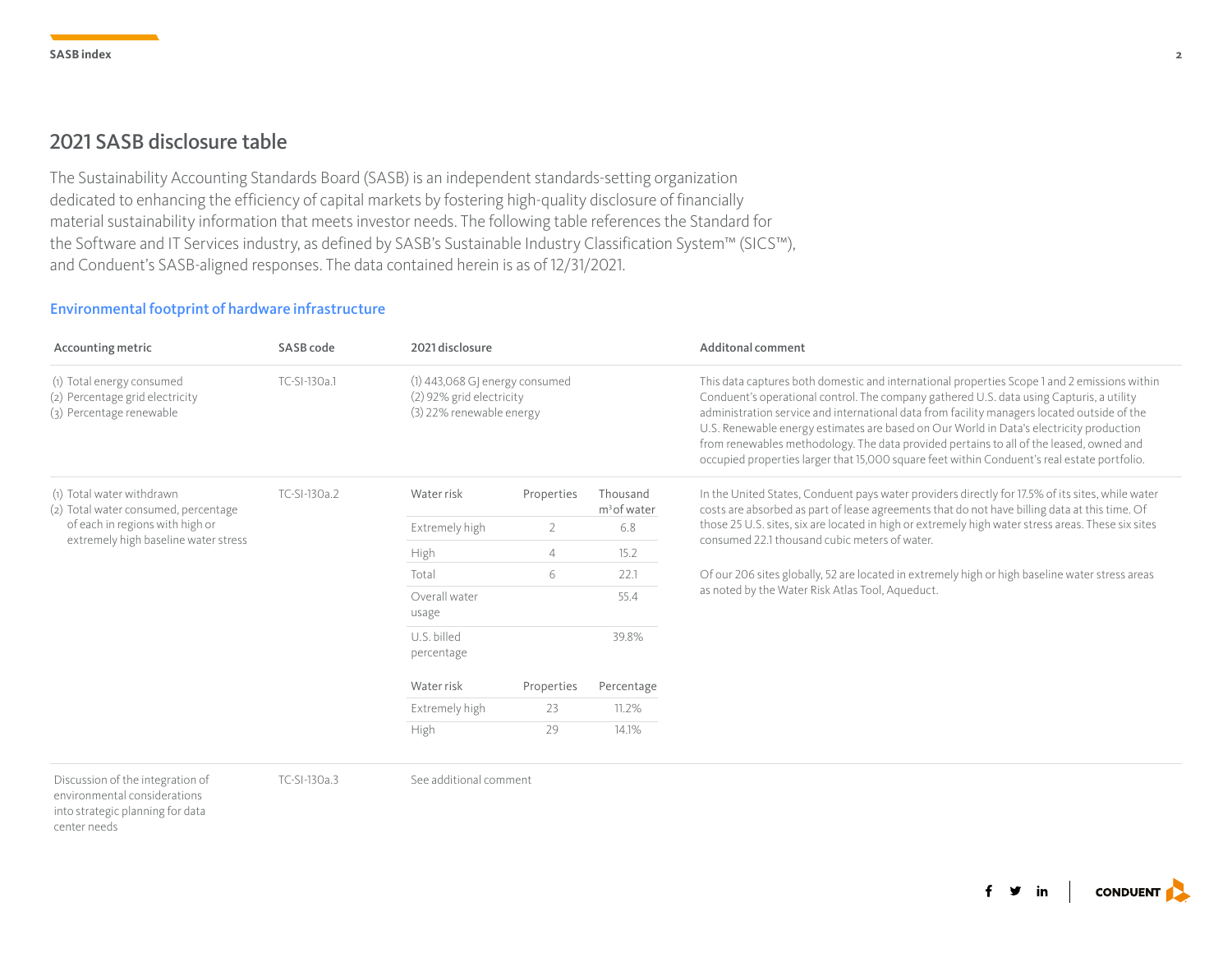### Environmental footprint of hardware infrastructure

#### Additonal comment

| Conduent is committed to taking the appropriate<br>actions to better control its environmental impact.<br>As a result, the company has integrated environmental<br>considerations into strategic planning for data center<br>needs, which include: | 1. Putting a monitoring system in<br>place to manage equipment status,<br>history reports, loads, volume on<br>equipment, etc.<br>2. Upgrading existing BMS systems in<br>place of having energy management 5. Using alternative cooling<br>software/modules | 3. Automating power metering<br>at the device level<br>4. Leveraging variable speed<br>drives to match energy usage<br>to workload<br>methods such as free cooling<br>and direct liquid cooling | 6. Matching infrastructure power use<br>to IT workload after virtualization<br>7. Eliminating "zombie" servers<br>(unused, but powered servers)<br>8. Increased virtualization to reduce<br>physical device deployments<br>and thereby reduce energy<br>consumption | 9. Migrating legacy workloads to data centers fed<br>with renewable energy as well as to highly energy<br>efficient IT equipment<br>10. Developing disaster recovery plans and security<br>awareness curriculums to protect physical and<br>virtual assets<br>11. Consolidating mainframe and server computing<br>capacity and deploying orchestration tools to<br>seamlessly migrate workloads between various<br>landing zones |
|----------------------------------------------------------------------------------------------------------------------------------------------------------------------------------------------------------------------------------------------------|--------------------------------------------------------------------------------------------------------------------------------------------------------------------------------------------------------------------------------------------------------------|-------------------------------------------------------------------------------------------------------------------------------------------------------------------------------------------------|---------------------------------------------------------------------------------------------------------------------------------------------------------------------------------------------------------------------------------------------------------------------|----------------------------------------------------------------------------------------------------------------------------------------------------------------------------------------------------------------------------------------------------------------------------------------------------------------------------------------------------------------------------------------------------------------------------------|
|----------------------------------------------------------------------------------------------------------------------------------------------------------------------------------------------------------------------------------------------------|--------------------------------------------------------------------------------------------------------------------------------------------------------------------------------------------------------------------------------------------------------------|-------------------------------------------------------------------------------------------------------------------------------------------------------------------------------------------------|---------------------------------------------------------------------------------------------------------------------------------------------------------------------------------------------------------------------------------------------------------------------|----------------------------------------------------------------------------------------------------------------------------------------------------------------------------------------------------------------------------------------------------------------------------------------------------------------------------------------------------------------------------------------------------------------------------------|

### Data privacy privacy and freedom of expression

| Accounting metric                                                                                                                                                  | SASB code<br>2021 disclosure<br>TC-SI-220a.1<br><b>Conduent's Privacy and Behavioral</b><br><b>Advertising Policy</b> |                                                                                                                                | <b>Additonal comment</b><br>Conduent's commitment to data privacy goes beyond the minimum legal and regulatory<br>requirements and strives for best-in-class data protection and privacy management. This<br>commitment is overseen at the executive level by the Chief Privacy Officer who reports to the<br>General Counsel and the Chief Information Security Officer who reports to the Chief Information<br>Officer (with the General Counsel and CIO both reporting directly to the Chief Executive Officer<br>of the company). The board receives quarterly reports or a read-only report. The Audit Committee<br>agenda includes coverage of data privacy at every board meeting. Conduent ensures its employees<br>and contractors are educated and trained on the company's data privacy policies throughout their<br>tenure, including new-hire instructions and annual training. |  |  |
|--------------------------------------------------------------------------------------------------------------------------------------------------------------------|-----------------------------------------------------------------------------------------------------------------------|--------------------------------------------------------------------------------------------------------------------------------|----------------------------------------------------------------------------------------------------------------------------------------------------------------------------------------------------------------------------------------------------------------------------------------------------------------------------------------------------------------------------------------------------------------------------------------------------------------------------------------------------------------------------------------------------------------------------------------------------------------------------------------------------------------------------------------------------------------------------------------------------------------------------------------------------------------------------------------------------------------------------------------------|--|--|
| Description of policies and practices<br>relating to behavioral advertising and<br>user privacy                                                                    |                                                                                                                       |                                                                                                                                |                                                                                                                                                                                                                                                                                                                                                                                                                                                                                                                                                                                                                                                                                                                                                                                                                                                                                              |  |  |
| Number of users whose information<br>is used for secondary purposes                                                                                                | TC-SI-220a.2                                                                                                          | $\bigcirc$                                                                                                                     |                                                                                                                                                                                                                                                                                                                                                                                                                                                                                                                                                                                                                                                                                                                                                                                                                                                                                              |  |  |
| Total amount of monetary losses as a<br>result of legal proceedings associated<br>with user privacy                                                                | TC-SI-220a.3                                                                                                          | The company's total amount of monetary<br>losses as a result of legal proceedings<br>associated with user privacy is zero (0). | Additional information on legal proceedings is disclosed in our Annual Report on Form<br>$10-K.$                                                                                                                                                                                                                                                                                                                                                                                                                                                                                                                                                                                                                                                                                                                                                                                             |  |  |
| (1) Number of law enforcement requests<br>for user information<br>(2) Number of users whose information<br>was requested<br>(3) Percentage resulting in disclosure | TC-SI-220a.4                                                                                                          | See additional comment                                                                                                         | As a "Business-to-Business" provider supporting its clients' end customers, Conduent does not<br>receive requests for user information except in its capacity as a service provider for its clients'<br>customers.                                                                                                                                                                                                                                                                                                                                                                                                                                                                                                                                                                                                                                                                           |  |  |
| List of countries where core products<br>or services are subject to government-<br>required monitoring, blocking,<br>content filtering or censoring                | TC-SI-220a.5                                                                                                          | $\bigcirc$                                                                                                                     | <b>CONDUENT</b><br><b>in</b>                                                                                                                                                                                                                                                                                                                                                                                                                                                                                                                                                                                                                                                                                                                                                                                                                                                                 |  |  |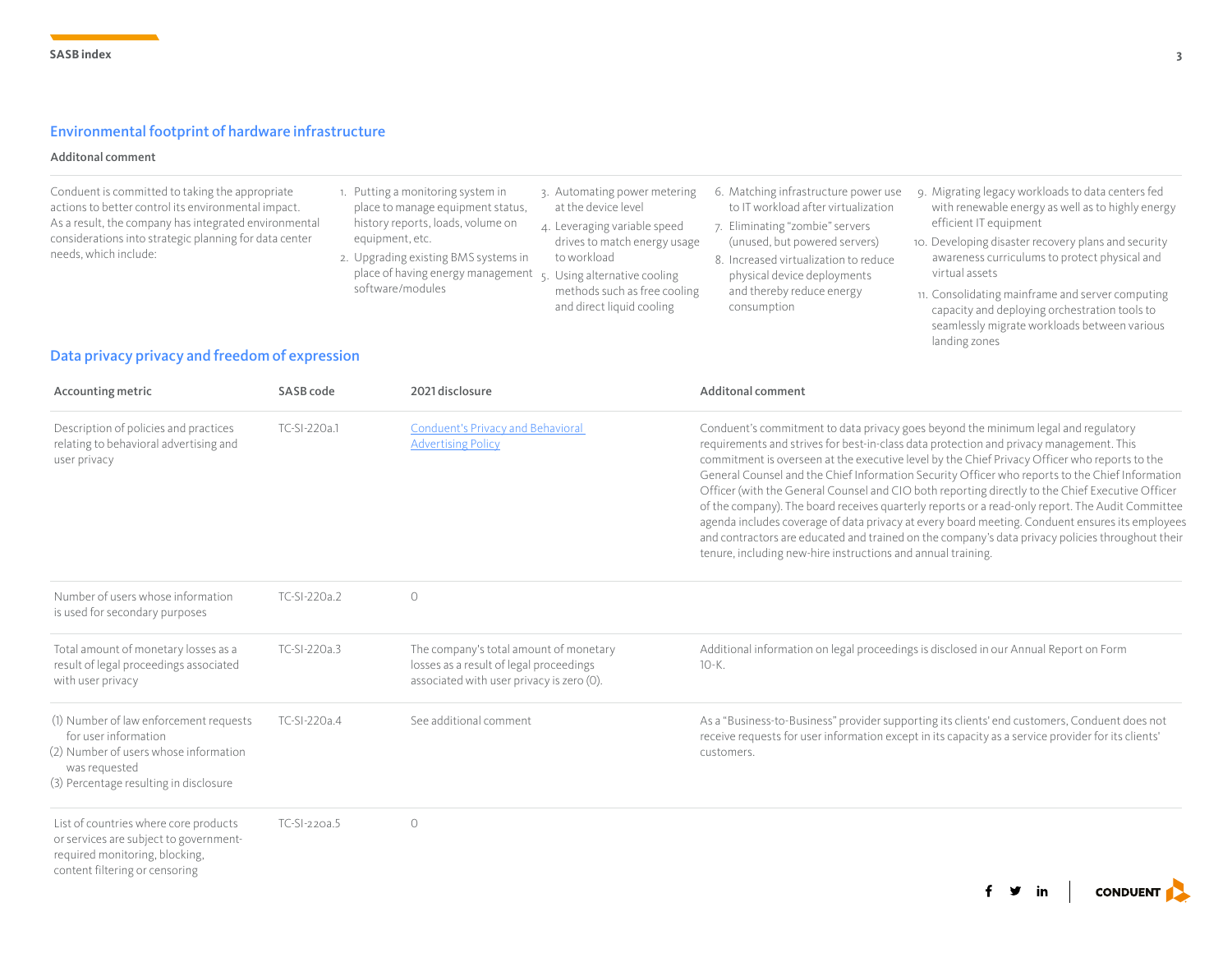#### Data security

| Accounting metric                                                                                                                        | SASB code    | 2021 disclosure                                                                                                                                                                                                                                                                                                                                                                                                                                                                                                                                                                                                                                                                               | <b>Additonal comment</b>                                                                                                                                                                                                                                                                                                                                                                                                                                                                            |
|------------------------------------------------------------------------------------------------------------------------------------------|--------------|-----------------------------------------------------------------------------------------------------------------------------------------------------------------------------------------------------------------------------------------------------------------------------------------------------------------------------------------------------------------------------------------------------------------------------------------------------------------------------------------------------------------------------------------------------------------------------------------------------------------------------------------------------------------------------------------------|-----------------------------------------------------------------------------------------------------------------------------------------------------------------------------------------------------------------------------------------------------------------------------------------------------------------------------------------------------------------------------------------------------------------------------------------------------------------------------------------------------|
| (1) Number of data breaches<br>(2) Percentage involving personally<br>identifiable information (PII)<br>(3) Number of users affected     | TC-SI-230a.1 | See additional comment                                                                                                                                                                                                                                                                                                                                                                                                                                                                                                                                                                                                                                                                        | Conduent routinely processes significant volumes of data (including PII<br>and PHI) for a broad, diversified global customer base. Accordingly, we<br>are periodically subjected to unauthorized attempts to compromise or<br>acquire data.                                                                                                                                                                                                                                                         |
|                                                                                                                                          |              |                                                                                                                                                                                                                                                                                                                                                                                                                                                                                                                                                                                                                                                                                               | To protect Conduent and its customers, we do not broadly disclose<br>specifics regarding these attempts other than in instances where we are<br>legally required to do so. We maintain an information security program<br>that is aligned with the NIST framework and standards as well as<br>applicable industry regulatory requirements. The program is<br>continuously reviewed and strengthened as necessary to ensure<br>responsiveness to and protection against actual and emerging threats. |
| Description of approach to identifying<br>and addressing data security risks,<br>including use of third-party<br>cybersecurity standards | TC-SI-230a.2 | Conduent's security program is aligned with the NIST framework and<br>standards as well as applicable industry regulatory requirements,<br>including but not limited to GDPR, HIPAA, ISO, and PCI. The program<br>encompasses information security and cyber operations capabilities that<br>protect Conduent and its clients. It is continuously reviewed and<br>strengthened as necessary to ensure responsiveness to and protection<br>against emerging threats.                                                                                                                                                                                                                           | You can find our privacy policy here:<br>https://www.conduent.com/privacy-policy/                                                                                                                                                                                                                                                                                                                                                                                                                   |
|                                                                                                                                          |              | Conduent maintains a highly qualified workforce and uses external<br>experts to support the program. We administer internal education,<br>training and communication programs to ensure ongoing awareness and<br>vigilance. We maintain and communicate formal documented policies<br>and standards. We monitor and assess the overall operating<br>effectiveness of our program through risk assessments that include<br>identification and remediation of vulnerabilities and threats. We<br>maintain and test our cyber incident response plan and undertake<br>various independent reviews in conjunction with PCI DSS, external<br>audits, internal audits and client assurance efforts. |                                                                                                                                                                                                                                                                                                                                                                                                                                                                                                     |
|                                                                                                                                          |              | Various additional operational protections, controls and processes exist,<br>including but not limited to malware protection, intrusion prevention<br>and detection protocols, user access reviews, network segmentation,<br>implementation and maintenance of network and application firewalls,<br>vulnerability scanning, data encryption and penetration testing and<br>patching.                                                                                                                                                                                                                                                                                                         |                                                                                                                                                                                                                                                                                                                                                                                                                                                                                                     |

 $f \circ in$  conduent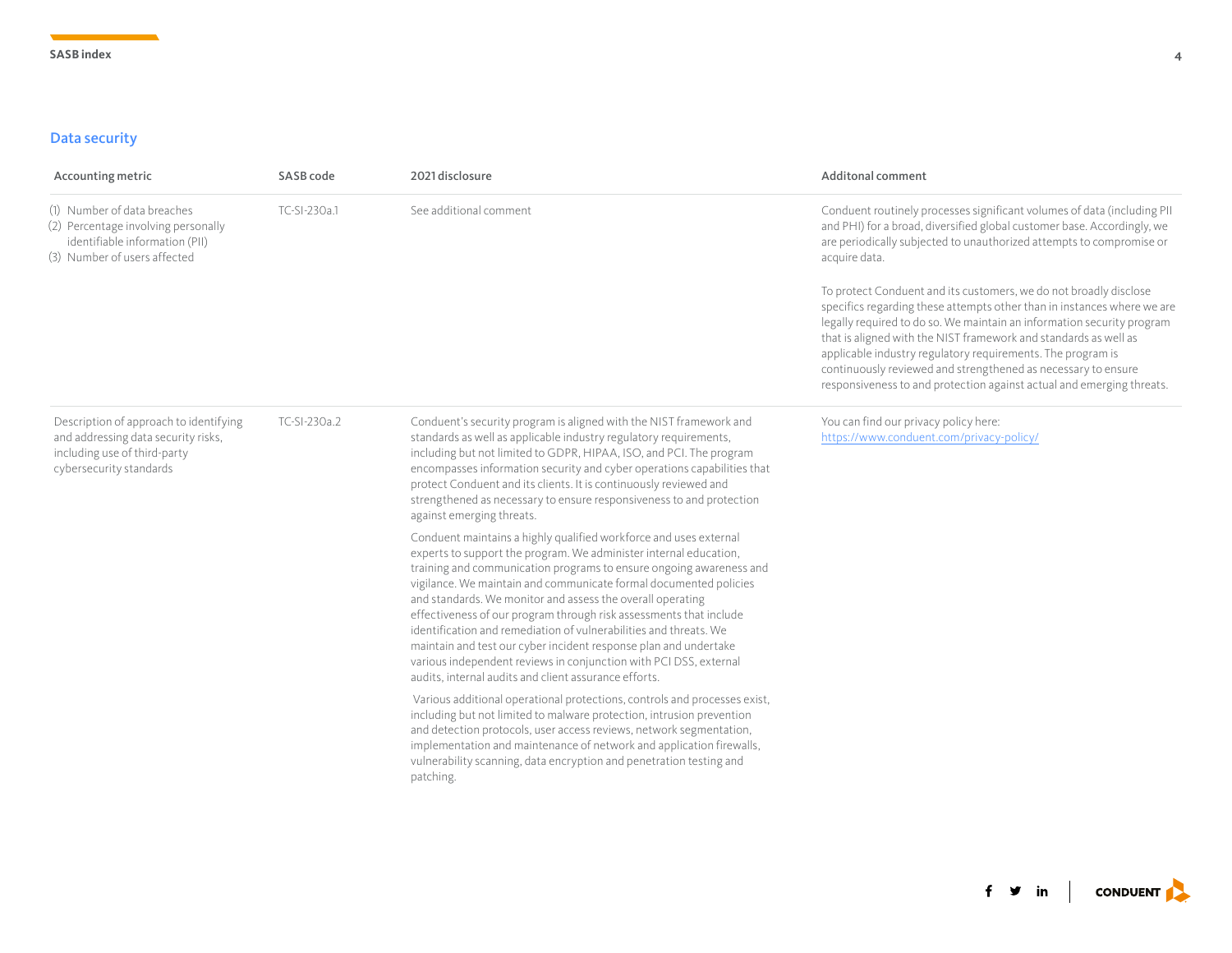## Recruiting and managing a global, diverse and skilled workforce

| Accounting metric                                                                    | SASB code    | 2021 disclosure                                                                                                                                                                                                                                                                                                                                                                                                                                                                                | <b>Additonal comment</b>                                                                                                                                                                                                                                                                                                                                                                                                                                                                                                                                                                                                                                                                                                                                                                                                                  |
|--------------------------------------------------------------------------------------|--------------|------------------------------------------------------------------------------------------------------------------------------------------------------------------------------------------------------------------------------------------------------------------------------------------------------------------------------------------------------------------------------------------------------------------------------------------------------------------------------------------------|-------------------------------------------------------------------------------------------------------------------------------------------------------------------------------------------------------------------------------------------------------------------------------------------------------------------------------------------------------------------------------------------------------------------------------------------------------------------------------------------------------------------------------------------------------------------------------------------------------------------------------------------------------------------------------------------------------------------------------------------------------------------------------------------------------------------------------------------|
| Percentage of employees who are<br>(1) Foreign nationals and<br>(2) Located offshore | TC-SI-330a.1 | (1) 1.26% of U.S. employees on Visa<br>(2) 56.73% of total Conduent employees located offshore                                                                                                                                                                                                                                                                                                                                                                                                 | Conduent considers human resources risk in its enterprise risk<br>assessment process and incorporates appropriate controls within its<br>global operating model to manage that risk, as well as other related<br>risks, to an acceptable level in all operating locations. We maintain<br>appropriate oversight and governance mechanisms to ensure and<br>enable sufficient control and consistent policies and practices at an<br>enterprise level. Our Legal department oversees the protection of our<br>intellectual property, and our Code of Conduct specifies behavioral<br>expectations related to maintaining an open and inclusive work<br>environment.                                                                                                                                                                        |
|                                                                                      |              |                                                                                                                                                                                                                                                                                                                                                                                                                                                                                                | Conduent maintains a global HR function, including an enterprise talent<br>acquisition team, to enable and support our ability to attract, develop<br>and retain exceptional talent. We also maintain and support local and<br>industry partnerships, as deemed necessary and appropriate, in the<br>countries where we operate. Conduent assesses information and cyber<br>security risks as part of its enterprise risk assessment process and<br>philosophy. We use a three-lines-of-defense governance framework<br>which helps ensure that roles and responsibilities are clearly defined to<br>manage risk across the company. The first line of defense owns and<br>manages risk within the business, the second line of defense oversees<br>risks and the third line of defense provides independent evaluation and<br>assurance. |
| Employee engagement as a<br>percentage                                               | TC-SI-330a.2 | Conduent conducted an enterprise-wide employee engagement survey in<br>2021 via a third party, Perceptyx. Employee engagement was measured at<br>76.1%. Our Engagement Index, which measures the overall level of<br>engagement, had a 76.1% favorability score. This means 76.1% of our<br>participating associates either agreed or strongly agreed with statements<br>related to pride in the company, feeling recognized for their<br>accomplishments, and other indicators of engagement. | In very challenging circumstances, Conduent's key indicators<br>held steady. Clarity of Direction and Continuous Improvement<br>improved in favorability. The survey also highlighted that<br>satisfaction with Clarity of Direction, Performance<br>Management and Teamwork and Collaboration were well above<br>the benchmark as well.                                                                                                                                                                                                                                                                                                                                                                                                                                                                                                  |

 $f \circ in$   $\cos$  conduent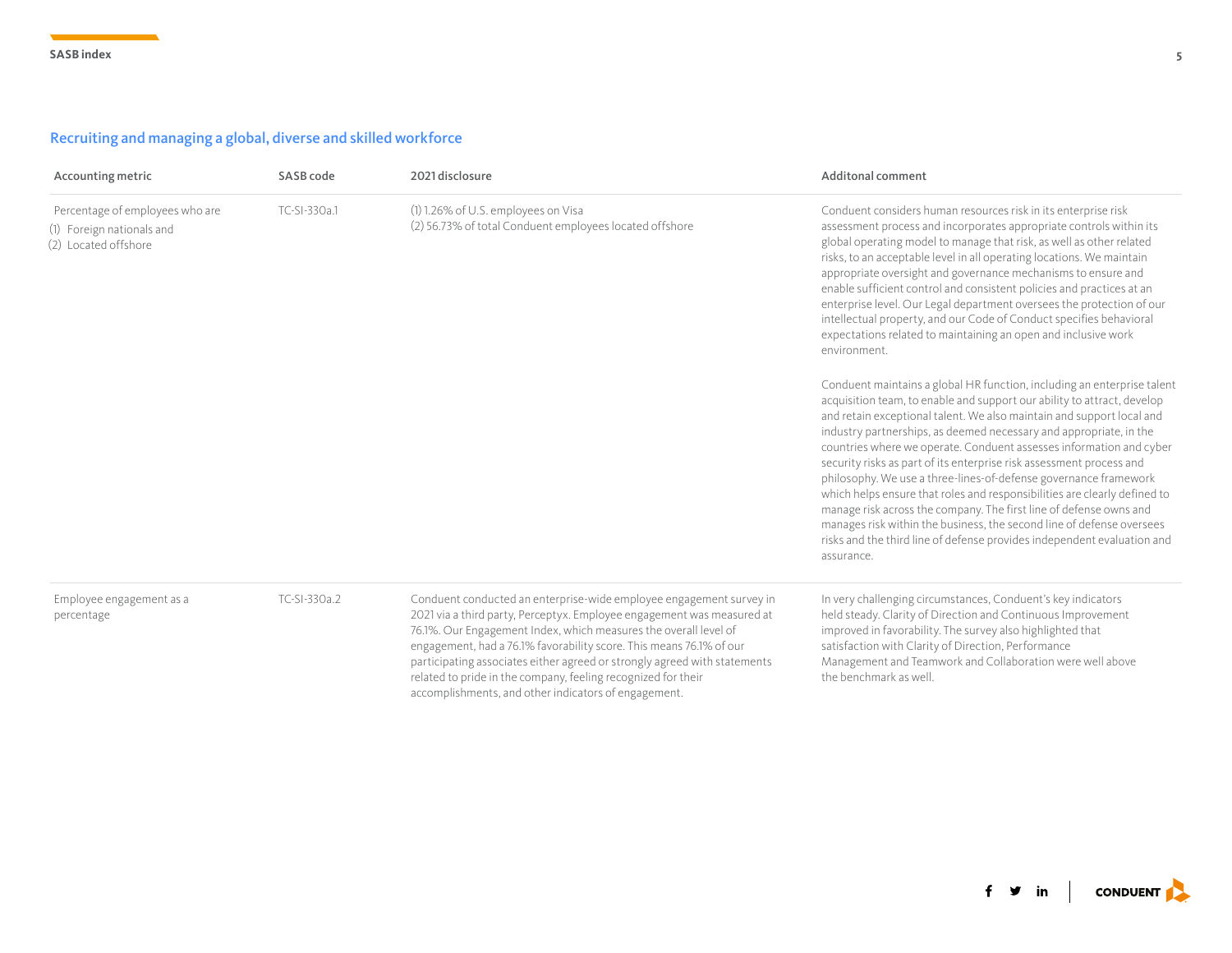#### Recruiting and managing a global, diverse and skilled workforce (cont'd)

| Accounting metric                                                   | SASB code    | 2021 disclosure              |            |                    |                        |
|---------------------------------------------------------------------|--------------|------------------------------|------------|--------------------|------------------------|
| Percentage of gender and racial/<br>ethnic group representation for | TC-SI-330a.3 |                              | Management | Technical<br>staff | All other<br>employees |
| (1) management, (2) technical staff<br>and (3) all other employees  |              | Female                       | 51%        | 25%                | 74%                    |
|                                                                     |              | Male                         | 49%        | 75%                | 26%                    |
|                                                                     |              | Not Disclosed                | 0%         | 0%                 | 0%                     |
|                                                                     |              | Total                        | 100%       | 100%               | 100%                   |
|                                                                     |              |                              | Management | Technical<br>staff | All other<br>employees |
|                                                                     |              | Asian                        | 9%         | 26%                | 4%                     |
|                                                                     |              | Black or African<br>American | 14%        | 8%                 | 33%                    |
|                                                                     |              | Hispanic<br>or Latino        | 11%        | 6%                 | 17%                    |
|                                                                     |              | White                        | 50%        | 44%                | 21%                    |
|                                                                     |              | Other                        | 3%         | 2%                 | 4%                     |
|                                                                     |              | Not Disclosed                | 13%        | 14%                | 21%                    |
|                                                                     |              | Total                        | 100%       | 100%               | 100%                   |

#### Additonal comment

U.S. data based on definitions defined by SASB. In 2021 we published a Statement of Equal Employment Opportunity signed by our CEO which reads as follows: At Conduent, we are committed to providing an environment of mutual respect where equal employment opportunities are available to all applicants and associates without regard to race, color, religion, sex, pregnancy (including childbirth, lactation and related medical conditions), national origin, age, physical and mental disability, use of a guide dog or service animal, marital status, sexual orientation, gender identity, gender expression, genetic information (including characteristics and testing), military and veteran status, and any other characteristic protected by applicable law. Therefore, all employment decisions at Conduent are based on business needs, job requirements and individual qualifications. Conduent believes that diversity and inclusion among its associates is critical to its success as a global company, and we seek to recruit, develop and retain the most talented people from a diverse candidate pool.

More on our commitment to diversity can be found here: [https://www.conduent.com/diversity-and-inclusion/](https://www.conduent.com/diversity-and-inclusion/ ) 

**CONDUENT**  $\mathbf{y}$  in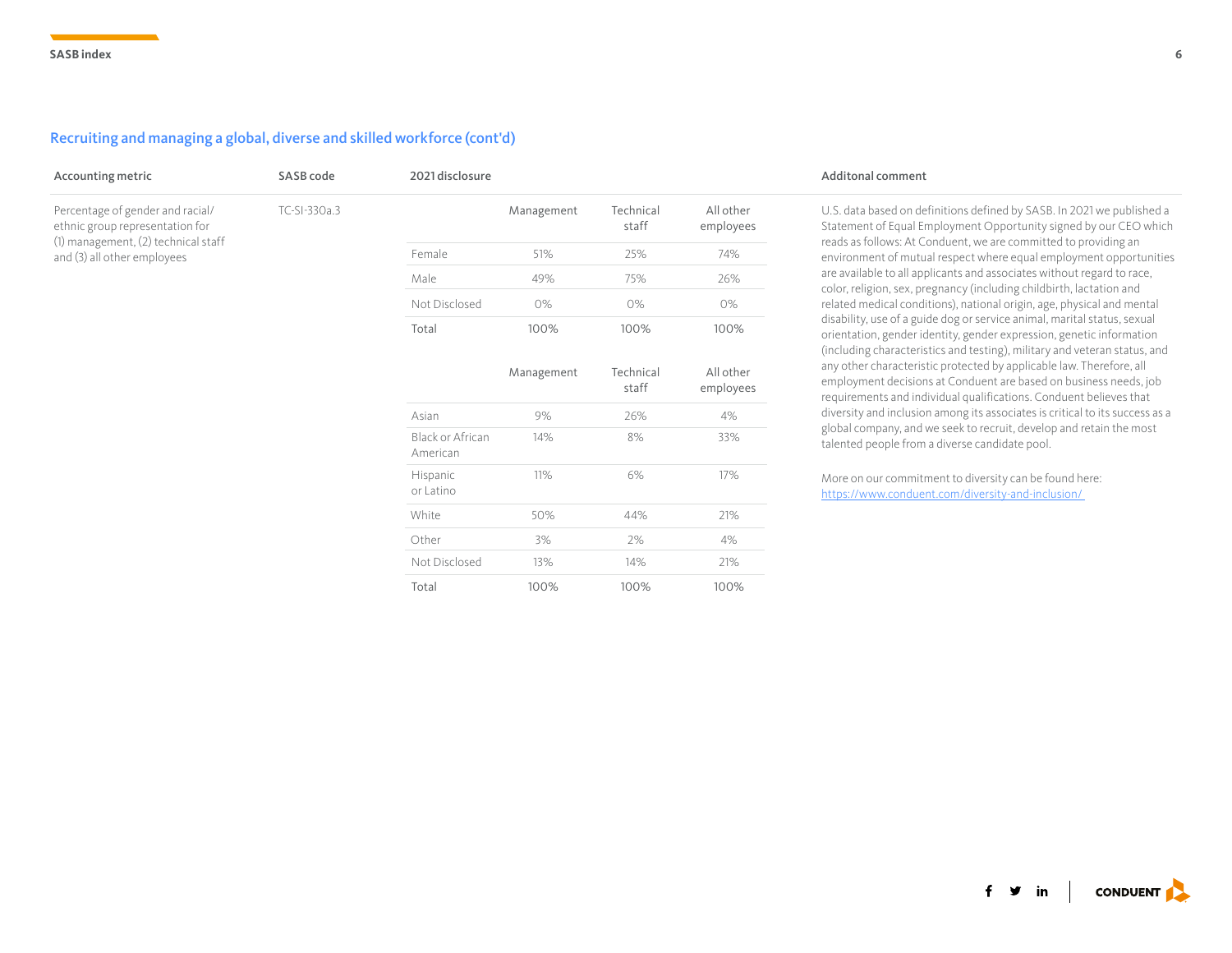#### Intellectual property protection and competitive behavior

| Accounting metric                                                                                                              | SASB code    | 2021 disclosure                                                                                                                                           | Additonal comment                                                                                   |
|--------------------------------------------------------------------------------------------------------------------------------|--------------|-----------------------------------------------------------------------------------------------------------------------------------------------------------|-----------------------------------------------------------------------------------------------------|
| Total amount of monetary losses as a<br>result of legal proceedings associated<br>with anticompetitive behavior<br>regulations | TC-SI-520a.1 | The company's total amount of monetary losses as a result of legal<br>proceedings associated with anticompetitive behavior regulations is<br>zero $(0)$ . | Additional information on legal proceedings is disclosed in our<br>2021 Annual Report on Form 10-K. |

## Managing systemic risks from technology disruptions

| Accounting metric                                                                                  | SASB code    | 2021 disclosure                                                                                                                                                                                                                                                                                                                                                                                                                                                                                                                                                                                                                                                                                                                                                                                                                                                                                                                                                                                                                                                                                                                                                                                                                                                                                                                                                                                                                                                | Additonal comment |
|----------------------------------------------------------------------------------------------------|--------------|----------------------------------------------------------------------------------------------------------------------------------------------------------------------------------------------------------------------------------------------------------------------------------------------------------------------------------------------------------------------------------------------------------------------------------------------------------------------------------------------------------------------------------------------------------------------------------------------------------------------------------------------------------------------------------------------------------------------------------------------------------------------------------------------------------------------------------------------------------------------------------------------------------------------------------------------------------------------------------------------------------------------------------------------------------------------------------------------------------------------------------------------------------------------------------------------------------------------------------------------------------------------------------------------------------------------------------------------------------------------------------------------------------------------------------------------------------------|-------------------|
| Number of<br>(1) performance issues and<br>(2) service disruptions;<br>(3) total customer downtime | TC-SI-550a.1 | For competitive and security reasons, we chose not to disclose this<br>information at this time. Conduent continuously improves the quality of<br>its solutions and services to maximize uptime and performance.                                                                                                                                                                                                                                                                                                                                                                                                                                                                                                                                                                                                                                                                                                                                                                                                                                                                                                                                                                                                                                                                                                                                                                                                                                               |                   |
| Description of business continuity<br>risks related to disruptions of<br>operations                | TC-SI-550a.2 | Conduent is committed to maintaining an appropriate resilience posture<br>that meets client, regulatory and stakeholder requirements and<br>expectations, including in instances when business disruption occurs.<br>Accordingly, Conduent maintains Business Continuity, Disaster Recovery<br>and Information/Cyber Security programs with frameworks and<br>methodologies designed to effectively manage business continuity risk.<br>These frameworks include but are not limited to ISO 22301. NIST 800-53<br>and Information Technology Infrastructure Library (ITIL) processes.<br>The Business Continuity Management Policy and Standards specify the<br>mandates and requirements that business units must follow to plan for<br>and respond to disruptive events. Business continuity is underpinned by<br>processes and procedures to help ensure the stability of our technology<br>environments. The Disaster Recovery Policy and procedures enable<br>compliance with client contracts and internal standards. Cyber security<br>policies, protocols and assessments are designed to protect sensitive<br>information and enable effective response to cyber or security threats.<br>Our programs are designed to create a resilient operating environment<br>with preestablished response and recovery strategies in the event of<br>business disruption. These strategies focus on safeguarding our people,<br>assets, information and clients. |                   |

 $f \circ \infty$  in  $\vert$  conduent